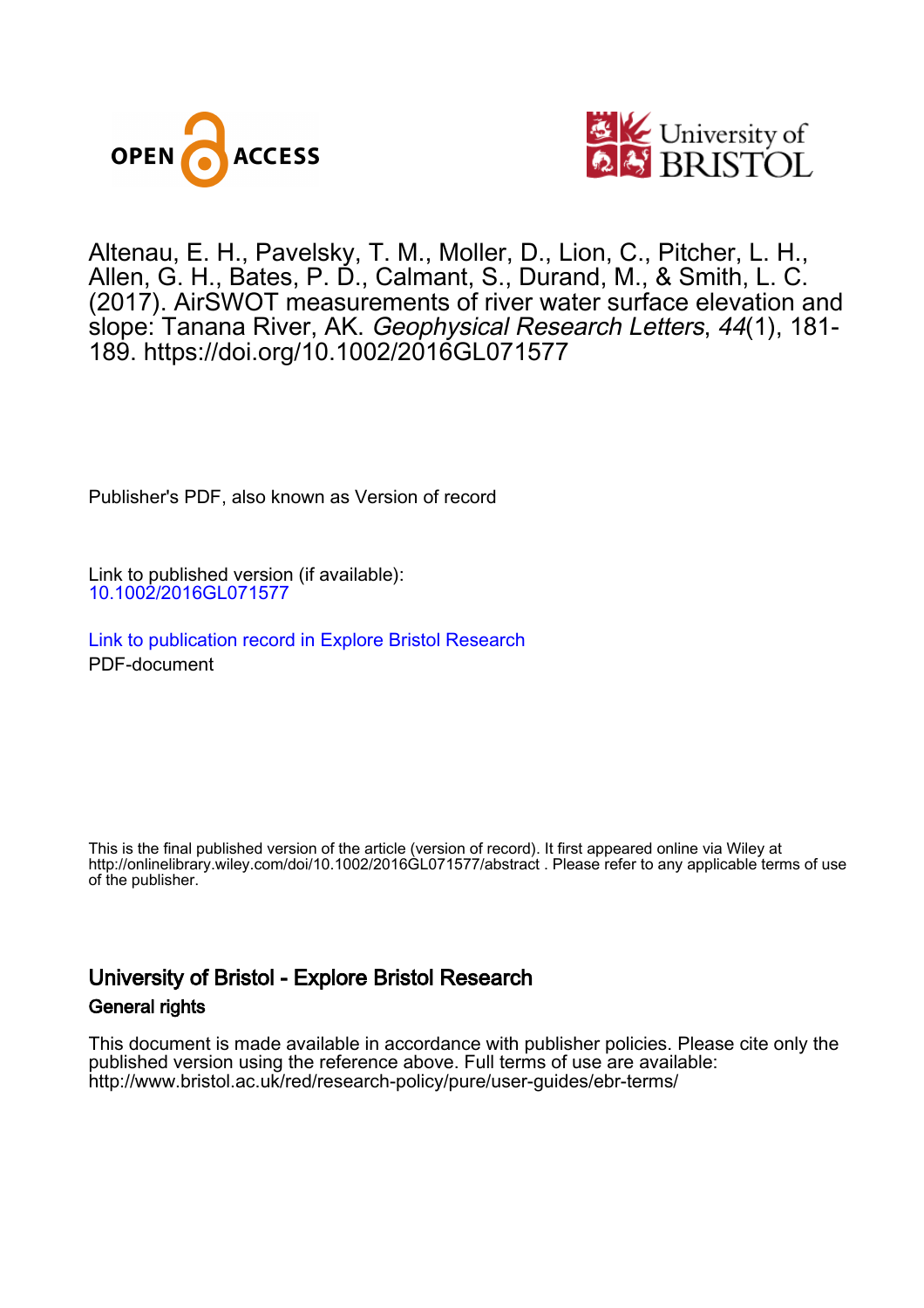# **@AGU[PUBLICATIONS](http://publications.agu.org/journals/)**



## [Geophysical Research Letters](http://onlinelibrary.wiley.com/journal/10.1002/(ISSN)1944-8007)

### RESEARCH LETTER

[10.1002/2016GL071577](http://dx.doi.org/10.1002/2016GL071577)

#### Key Points:

- AirSWOT provides a new method for measuring river water surface elevations (WSEs) and slopes without the need for in situ data
- AirSWOT detects decimeter-level variations in WSEs for 1  $\text{km}^2$  areas and cm/km-level variations in river slopes along 10 km reaches
- Results indicate that AirSWOT is capable of producing measurements useful for validating SWOT-quality measurements of river WSEs and slopes

[Supporting Information:](http://dx.doi.org/10.1002/2016GL071577) [•](http://dx.doi.org/10.1002/2016GL071577) [Supporting Information SI](http://dx.doi.org/10.1002/2016GL071577)

Correspondence to: E. H. Altenau, [ealtenau@unc.edu](mailto:ealtenau@unc.edu)

#### Citation:

Altenau, E. H., T. M. Pavelsky, D. Moller, C. Lion, L. H. Pitcher, G. H. Allen, P. D. Bates, S. Calmant, M. Durand, and L. C. Smith (2017), AirSWOT measurements of river water surface elevation and slope: Tanana River, AK, Geophys. Res. Lett., 44, 181–189, doi:10.1002/ 2016GL071577.

Received 26 OCT 2016 Accepted 16 DEC 2016 Accepted article online 17 DEC 2016 Published online 5 JAN 2017

## AirSWOT measurements of river water surface elevation and slope: Tanana River, AK

Elizabeth H. Altenau<sup>1</sup> (D[,](http://orcid.org/0000-0001-7830-4352) Tamlin M. Pavelsky<sup>1</sup> (D, Delwyn Moller<sup>2</sup>, Christine Lion<sup>1</sup>, Lincoln H. Pitcher<sup>3</sup>  $\textcolor{blue} \bullet$ [,](http://orcid.org/0000-0001-9192-9963) George H. Allen $^1$   $\textcolor{blue} \bullet$ , Paul D. Bates $^4$   $\textcolor{blue} \bullet$ , Stéphane Calmant $^5$ , Michael Durand<sup>6</sup> **D**[,](http://orcid.org/0000-0003-2682-6196) and Laurence C. Smith<sup>3</sup> D

<sup>1</sup>Department of Geological Sciences, University of North Carolina at Chapel Hill, Chapel Hill, North Carolina, USA, <sup>2</sup>Remote Sensing Solutions, Inc., Pasadena, California, USA, <sup>3</sup>Department of Geography, University of California, Los Angeles, California, USA, <sup>4</sup>School of Geographical Sciences, University of Bristol, Bristol, UK, <sup>5</sup>Laboratoire d'Etudes en Géophysique et Océanographie Spatiale, UMR 5566, CNES/CNRS/IRD/Université de Toulouse, Observatoire Midi-Pyrénées, Toulouse, France, <sup>6</sup>School of Earth Science and Byrd Polar and Climate Research Center, Ohio State University, Columbus, Ohio, USA

**Abstract** Fluctuations in water surface elevation (WSE) along rivers have important implications for water resources, flood hazards, and biogeochemical cycling. However, current in situ and remote sensing methods exhibit key limitations in characterizing spatiotemporal hydraulics of many of the world's river systems. Here we analyze new measurements of river WSE and slope from AirSWOT, an airborne analogue to the Surface Water and Ocean Topography (SWOT) mission aimed at addressing limitations in current remotely sensed observations of surface water. To evaluate its capabilities, we compare AirSWOT WSEs and slopes to in situ measurements along the Tanana River, Alaska. Root-mean-square error is 9.0 cm for WSEs averaged over 1 km<sup>2</sup> areas and 1.0 cm/km for slopes along 10 km reaches. Results indicate that AirSWOT can accurately reproduce the spatial variations in slope critical for characterizing reach-scale hydraulics. AirSWOT's high-precision measurements are valuable for hydrologic analysis, flood modeling studies, and for validating future SWOT measurements.

#### 1. Introduction

Rivers play a critical role in Earth's water cycle by transporting surface runoff to the oceans. In doing so, they provide key ecological habitat, play an important part in nutrient cycling, act as navigation pathways for trade and recreation, and help sustain human life as sources of fresh water. Research over the past several decades reveals a growing urgency to monitor the globe's spatial and temporal surface water fluxes as they adjust to climate change [Famiglietti and Rodell, 2013; Bates et al., 2014; Clark et al., 2015; Rodell et al., 2015]. However, existing in situ and remote sensing methods for measuring rivers and lakes have limitations that prevent a consistent and comprehensive view of global-scale surface water dynamics [Alsdorf et al., 2007b; Schumann et al., 2009; Bates, 2012].

Remote sensing technology provides intriguing new ways to address the limitations of in situ observations, which often fail during overbank flows and are unavailable in many parts of the globe [Hannah et al., 2011; Di Baldassarre and Uhlenbrook, 2012].Optical sensors such as Landsat and SPOT can accurately observe inundation extent, but they cannot measure WSEs and are limited by clouds and darkness [Marcus and Fonstad, 2008]. Several types of active radars overcome the drawbacks of optical sensors, although all current systems also have limitations of their own [Smith, 1997; Calmant et al., 2008; Schumann et al., 2009]. Radar altimetry measurements from sensors such as Jason-2 and Envisat provide point-based measurements of river WSEs, which can be used to interpolate slopes and develop stage-discharge relationships [O'Loughlin et al., 2013; Paris et al., 2016]. However, altimeter observations have low spatial and temporal resolutions, with vertical errors of decimeters to meters [Calmant et al., 2008; Biancamaria et al., 2016a; O'Loughlin et al., 2016]. Interferometric synthetic aperture radar (InSAR) images can recover WSE changes under inundated vegetation, but existing spaceborne InSARs cannot ordinarily retrieve WSEs over open water [Alsdorf et al., 2007a]. Therefore, current remotely sensed measurements of WSEs and slopes are constrained by resolutions and accuracies that limit the visibility of surface waters at global scales [Alsdorf et al., 2007b; Bates, 2012; Garambois et al., 2016].

©2016. American Geophysical Union. All Rights Reserved.

The Surface Water and Ocean Topography (SWOT) mission aims to address the principal limitations of remote sensing for estimating surface water fluxes [Biancamaria et al., 2016b]. SWOT is expected to provide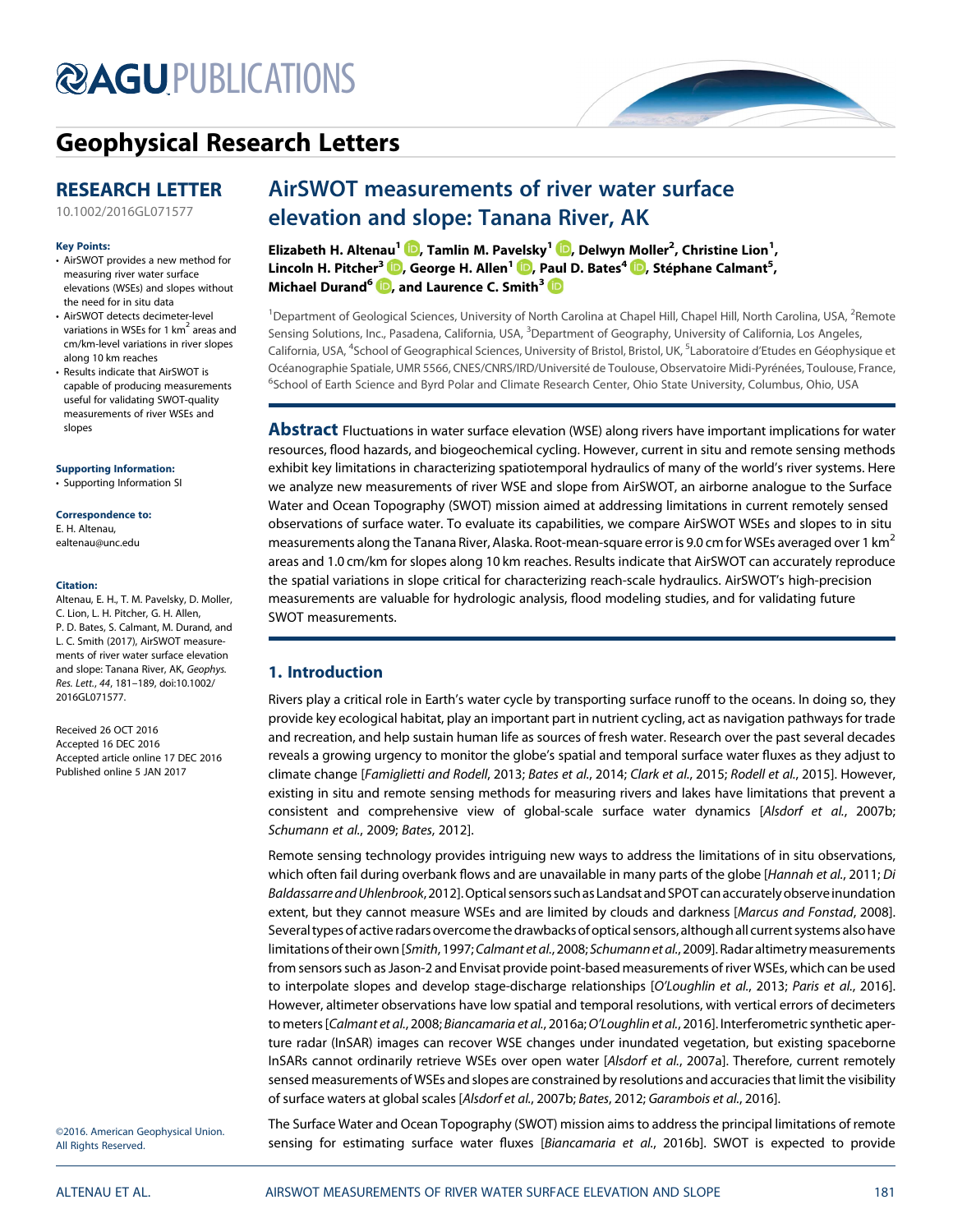simultaneous, 2D measurements of WSEs for many of the world's prominent rivers, lakes, and wetlands, with decimeter-level accuracy over 1 km<sup>2</sup> areas [Pavelsky et al., 2014]. Biancamaria et al. [2016b] provides further information regarding the capabilities and limitations of SWOT to measure rivers and lakes. AirSWOT, an airborne instrument that produces radar measurements analogous to (but not identical to) SWOT, was designed to assess sensor capabilities, develop algorithms, and eventually validate SWOT measurements. Unlike SWOT, AirSWOT provides an opportunity to explore important questions regarding river hydraulics at spatial and temporal resolutions unattainable by satellites. To date, however, there has been no published evaluation of AirSWOT's ability to accurately measure these important hydrologic variables or the spatial scales required for averaging the data in order to meet the proposed accuracies.

Here we present analysis of new measurements of river WSE and slope acquired on 9 June 2015 during an AirSWOT campaign over the Tanana River, Alaska. The objectives of this study are (1) to determine the WSE and slope errors associated with AirSWOT measurements of rivers, (2) to evaluate AirSWOT's effectiveness as a validation instrument for the SWOT hydrology measurements, and (3) to explore whether AirSWOT's measurements are precise enough to capture centimeter-per-kilometer-scale variations in river slope, which are critical for characterizing reach-scale river hydraulics. More detailed measurements of WSE and slope are needed to understand the primary factors controlling slope variability along river systems, which are essential for predicting floods and for defining reaches used to estimate discharge from remotely sensed data [Durand et al., 2016; Garambois et al., 2016].

#### 2. AirSWOT

The AirSWOT payload comprises a multibaseline Ka-band InSAR, a state-of-the-art inertial measurement unit (Applianix 610), and a three-band color infrared (CIR) camera [<http://cirrus-designs.com>/]. These sensors are operated from a NASA B200 aircraft typically at an altitude of 8230 m above sea level. AirSWOT's Ka-band InSAR has multiple temporal and cross-track baselines in order to characterize the scattering and statistics expected from the primary instrument on SWOT (the Ka-band Radar Interferometer or KaRIN [Enjolras and Rodriguez, 2009; Biancamaria et al., 2016b]), provide data for developing classification algorithms, and improve the understanding of the instrument performance and limitations over the large variety of landscape conditions that SWOT will observe (i.e., sea ice, water obscured by vegetation, and frozen or partially frozen rivers). AirSWOT is designed with high-accuracy elevation mapping capabilities and a swath mode that enables mapping of entire river networks in a reasonable timeframe. Further description of system parameters and calibration/validation requirements of AirSWOT's InSAR are presented by Moller et al. [2011].

It is important to note the difference between the two separate observation swaths collected by the AirSWOT Ka-band InSAR. The inner swath has incidence angles ranging from 0 to 6°, which fully encompasses KaRIN incidence angles of 0.6–3.9° [Fjørtoft et al., 2014], while the outer swath has incidence angles ranging from 4 to 25°. When data are collected from ~8200 m, the inner swath is approximately 800 m in width, while the outer swath covers ~4 km. In this paper, we exclusively assess data from the wider outer swath because robust methods have not yet been developed to process data from the inner swath. Differences in incidence angles and viewing geometry render AirSWOT's observations substantially different from anticipated SWOT observations. While the random elevation errors of AirSWOT's outer swath should be smaller than what could be achieved by SWOT [Fu et al., 2012], the SWOT platform will have superior stability compared to AirSWOT and SWOT incidence angles will likely produce better signal-to-noise ratios compared to AirSWOT's outer swath. Nonetheless, because AirSWOT's outer swath is designed to produce highly accurate WSE measurements it is likely to be useful for validating SWOT WSE measurements.

In preparation for the SWOT mission, the scientific community has identified WSE and slope accuracies needed for executing robust science of global surface water dynamics, which we use as a baseline to assess AirSWOT's performance and suitability as a validation instrument and its capabilities to provide useful hydraulic measurements in its own right. These accuracies are  $\pm 10$  cm or better for WSEs when averaged over 1 km<sup>2</sup> areas and  $\pm$ 1.7 cm/km for slopes after processing along a maximum of 10 km of flow distance [Biancamaria et al., 2016b; Rodriguez, 2016]. Primary sources of error for AirSWOT likely include layover from high topography and vegetation, random noise, and elements of the processing methodology such as the estimation of ambiguity height in phase unwrapping [Rosen et al., 2000].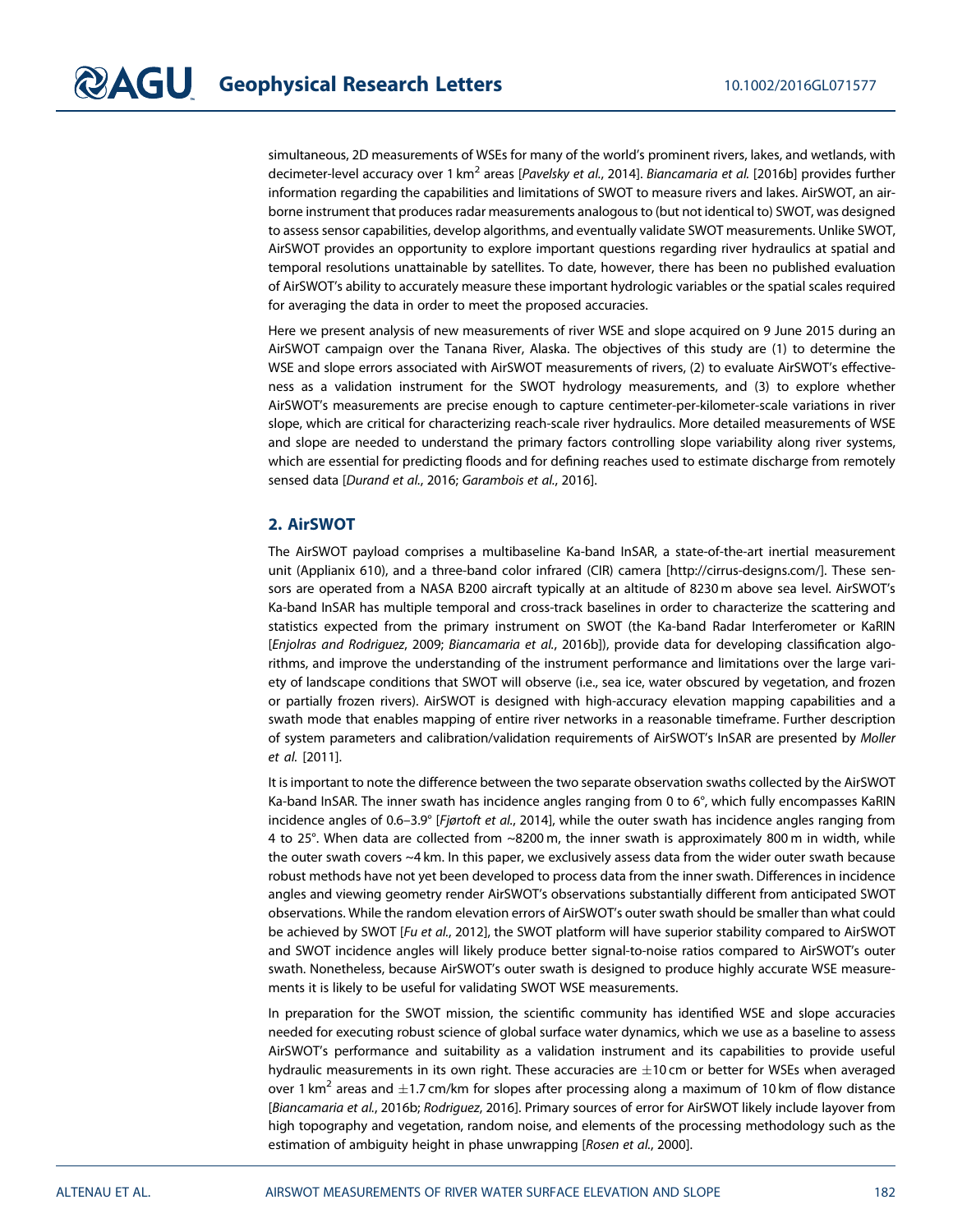

Figure 1. Location of the Tanana River study reach shown using a Landsat 8 near-infrared image acquired on 18/6/2013. AirSWOT elevation measurements and extent from 9 June 2015 are shown in the white dashed boxes.

#### 3. Study Site

For this study, we chose an ~90 km reach of the Tanana River, Alaska, bounded by two U.S. Geological Survey (USGS) gauge stations in the towns of Fairbanks and Nenana (Figure 1). This site is ideal for assessment of AirSWOT's capabilities to measure WSEs and slopes over a highly dynamic, multichannel river. The shape of the annual hydrograph on the Tanana is dominated by melt of snowpack and glaciers during the spring and summer. Mean annual discharge for the open-water season (May to October) at the gauge at Nenana (station 15515500) from 1962 to 2015 is ~1299 m<sup>3</sup>/s. The mean daily discharge on 9 June 2015 was 835 m<sup>3</sup>/s, which is extremely low for that day of the year. For comparison, average discharge on 9 June from 1962 to 2015 is  $\sim$ 1220 m $^3$ /s. The glacial origin of the Tanana River results in a high sediment load, which interacts with local topography to produce a complex morphology that ranges from highly braided to a single meandering channel [Brabets et al., 2000]. This varied river morphology, in combination with ubiquitous sandbars and high bluffs (20–50 m high) along the study reach, makes this a challenging test site for AirSWOT's InSAR technology.

#### 4. Methods

#### 4.1. Field Methods

We conducted a 6 week field campaign from 15 May 2015 to 27 June 2015 to measure key hydrologic variables by using in situ and AirSWOT measurements along the Tanana River, AK (Figure 1). This paper's focus is on the 9 June 2015 AirSWOT data collection, which is currently the only date for which AirSWOT radar data have been fully processed, although we also use optical data from 17 June 2015 due to thin clouds present during the 9 June data collection. To assess AirSWOT's ability to measure river slopes and WSEs, we produced a high-resolution profile of WSEs. We used a Trimble R9 survey-grade GPS system attached to the back of a 8.5 m river boat to measure WSEs nearly continuously (0.5 s intervals; ~3 m spacing) along the main channel of the river on 7 June 2015 (Figure 1). In total, we collected 26,827 WSE measurements. In situ measurements were infeasible on 9 June due to logistical constraints, but hydraulic conditions were very similar between the two dates aside from a small decline in stage. Between 7 and 9 June, stage dropped 12 cm at Fairbanks and 17 cm at Nenana, resulting in a 0.05 cm/km difference in average slope between the two dates (24.80 cm/km on 7 June versus 24.85 cm/km on 9 June).

In addition to the GPS profile measurements of WSE, we installed a network of 20 Solinst Levelogger pressure transducers throughout the study reach to record temporal variations in stage every 2 min. Reported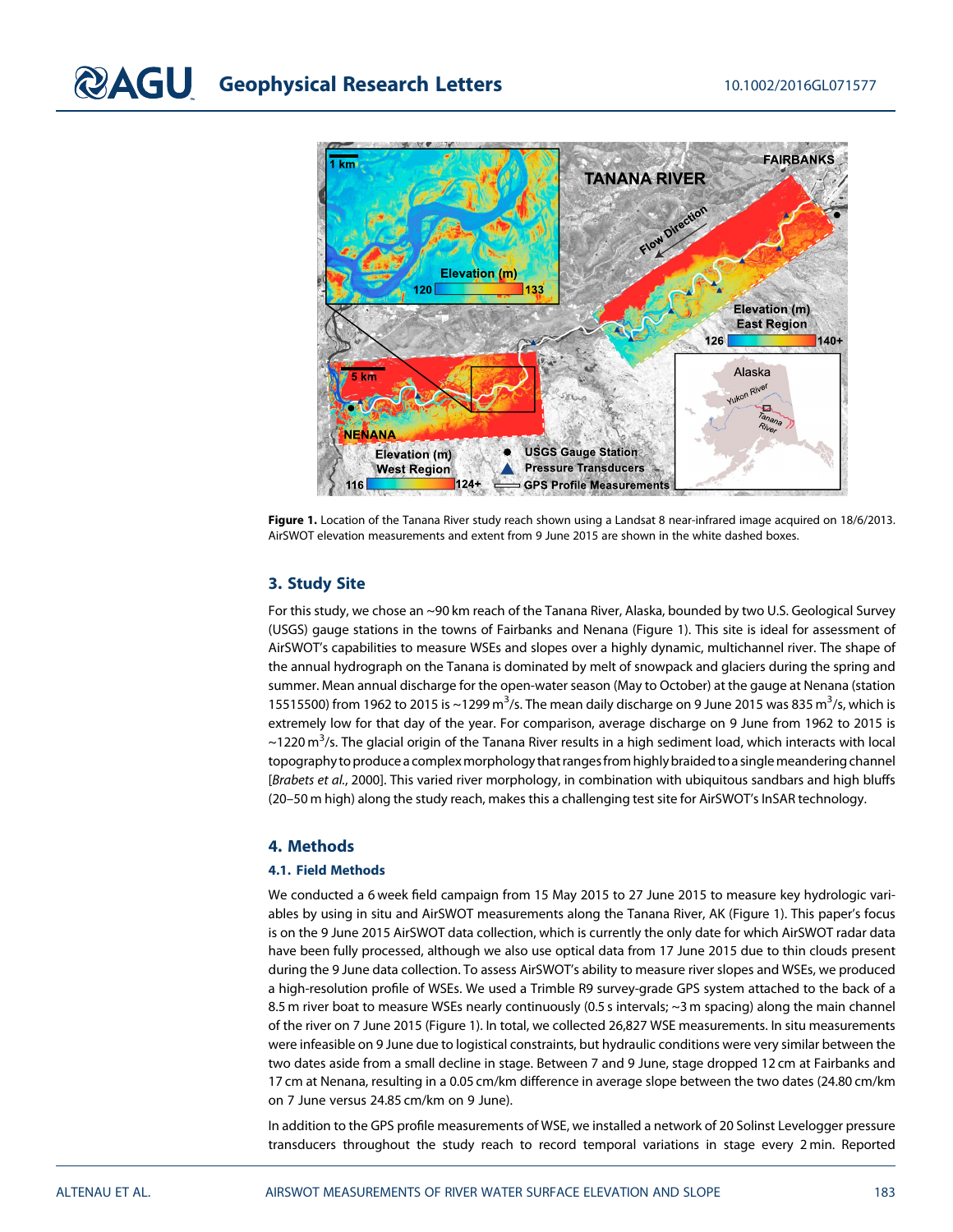accuracy for the pressure transducers at a maximum depth of 10 m is  $\pm$ 1 cm [[http://www.solinst.com/pro](http://www.solinst.com/products/dataloggers-and-telemetry/)[ducts/dataloggers-and-telemetry/](http://www.solinst.com/products/dataloggers-and-telemetry/)]. Eight of the 20 transducers are not considered here due to the instruments shifting or being buried by mobile sediment or collapsed riverbanks. This left 12 transducers available for analysis (Figure 1). We used static GPS surveys to convert the transducer stage values to WSEs by measuring the height difference between the water surface and the GPS-surveyed benchmarks using an optical survey level. The pressure transducers recorded similar declines in stage between 7 and 9 June compared to the USGS gauge measurements. Of the 12 transducers with viable stage measurements, eight were located on the main channel where the GPS profile measurements were collected. Changes in stage at the transducers located on the same channel as the GPS profile ranged from  $-15$  cm to  $-20$  cm, with an average difference of -17.8 cm and an average slope difference of 0.02 cm/km (23.98 cm/km on 7 June versus 24.00 cm/km on 9 June). Differences between slopes across the entire study reach calculated by using the USGS gauge stations and transducer sites are quite small (<0.05 cm/km) when compared to the reach average slope of ~24 cm/km. As a result, we subtracted the average stage difference calculated from the pressure transducers (-17.8 cm) from the 7 June profile observations to produce an estimated profile for 9 June that we compare to the AirSWOT measurements.

To achieve centimetric accuracies for the in situ WSE measurements, we used Natural Resources Canada's Canadian Geodetic Survey Precise Point Positioning tool for kinematic postprocessing of the GPS profile measurements and static postprocessing of GPS surveys conducted at the transducer sites [[http://www.nrcan.gc.](http://www.nrcan.gc.ca/earth-sciences/geomatics/geodetic-reference-systems/) [ca/earth-sciences/geomatics/geodetic-reference-systems/\]](http://www.nrcan.gc.ca/earth-sciences/geomatics/geodetic-reference-systems/). Vertical error estimates are not provided when processing kinematic measurements, so we estimated the random error for the profile elevations by applying a Gaussian filter to the profile and calculating the root-mean-square error (RMSE) between the raw measurements and smoothed profile. We chose a window of 100 points, which produces a smoothed profile that preserves sub-kilometer-scale features but eliminates noise. Larger smoothing windows result in convolution of signal (i.e., actual variations in WSE) with error and were thus avoided. RMSE between the smoothed profile and raw profile measurements is 2 cm, which is small compared to the anticipated AirSWOT measurement error. Elevation accuracies from the GPS surveys conducted at the transducer sites used to shift the profile are  $\pm 3.6$  to  $\pm 6.4$  cm. Given the combined pressure transducer instrument and survey errors ( $\pm 1.5$  cm), total uncertainty for the GPS profile increases to  $\pm$ 9.9 cm.

The AirSWOT flight on 9 June 2015 began at 7:52 A.M. and ended at 10:30 A.M. AirSWOT collected 21 swaths of elevation data, 9 swaths along a 43 km east region, and 12 swaths along a 32 km west region of the study area (Figure 1). The CIR camera on board the AirSWOT platform collected 1.16 m resolution optical photographs for each AirSWOT flight. Accurate location and orientation (latitude, longitude, altitude, roll, pitch, and heading) of the CIR camera at the instant of each image acquisition were obtained by using the AirSWOT platform Applanix GPS/IMU. Imagery was geo-rectified and processed into ortho-mosaics by using Agisoft PhotoScan software [\[http://www.agisoft.com](http://www.agisoft.com)/].

#### 4.2. Remote Sensing Methods

The AirSWOT team at the NASA Jet Propulsion Laboratory (JPL), which processes the AirSWOT radar data, provided several data products for each AirSWOT line, all stored in flat binary files on regular grids. Data products used in this study include elevation in meters above the WGS84 ellipsoid, magnitude of the relative backscatter received by the sensor measured in decibels (dB), and estimated elevation error. Elevation errors are estimated from the phase variance (Cramer-Rao bound) which depends on the coherence between the two interferometric images [Rosen et al., 2000]. Spatial resolution is 3.6 m for all binary files.

To extract WSEs from the radar imagery, we create a water mask from AirSWOT optical imagery using a binary threshold of 0.30 in the normalized difference water index transformation [McFeeters, 1996] (Figure S1 in the supporting information). Due to cloudy conditions on 9 June, we use optical imagery from 17 June to create the water mask. Water levels on 17 June were lower than those on 9 June  $(-22 \text{ cm})$ , reducing the likelihood of land elevations being captured in the water mask but potentially resulting in the exclusion of some area inundated on 9 June.Wemultiply the AirSWOT elevation images by the optical watermask, which removes land pixelsfrom analysis(Figure S2). There is potentialfor the chosen binary threshold tomisclassify some land pixels as water in the mask, which would introduce error into the AirSWOT WSE images. Errors resulting from misclassified water/land pixels are likely minimal since water levels were slightly lower on the date used to create the water mask, and visual inspection of the water mask shows good agreement of water/land boundaries.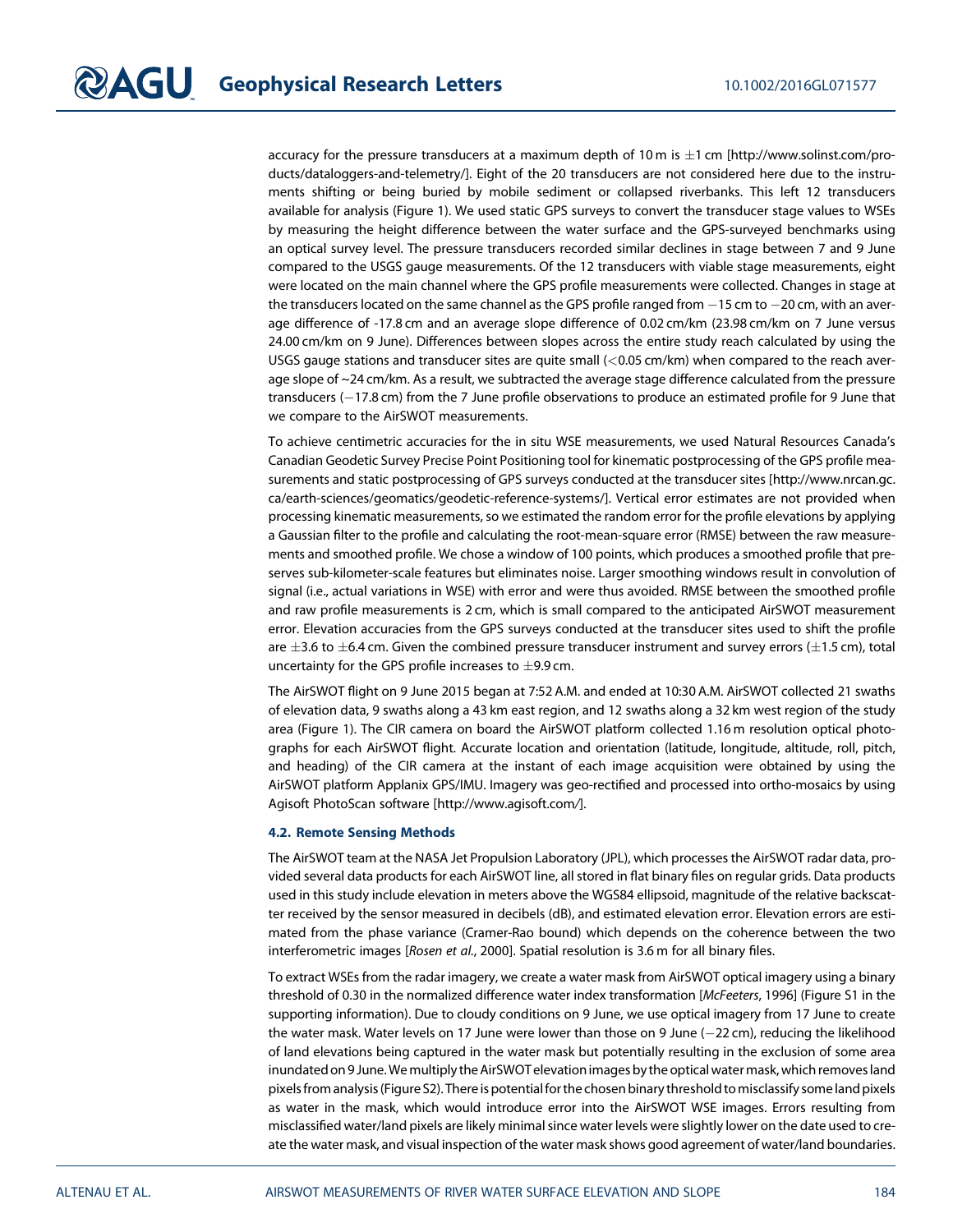We apply a two-stage filtering process to refine the AirSWOT WSEs before comparing them to the field measurements (Figure S2). First, we use a ratio of magnitude divided by elevation error and exclude WSE pixels with ratios ≤5 dB of magnitude per meter of error. This threshold removes WSE pixels that are likely affected by layover and enforces stricter error limits on lower magnitude values. Since the magnitude decreases inside the swath, this method allows us to have a range-dependent threshold for the errors. Next, we use a moving 2 km<sup>2</sup> window to reduce remaining outliers by removing WSE pixels that are  $\pm$ 3 standard deviations away from the mean AirSWOT-derived elevation within the window. The remaining outliers are likely caused by misclassified water/land pixels from the water mask and poor ambiguity rejections at incidence angles <5° [Goldstein et al., 1988]. On average, the filters eliminate 65% of the original WSE pixels in the east region and 39% of the original WSE pixels in the west region. When compared to the observed water mask area, the filtered elevations retain 84% of the water surface area in the east region and 95% of the water surface area in the west region due to overlap of AirSWOT measurement swaths. The filters eliminate more water pixels and area in the east region due to higher error values and lower magnitudes likely resulting from a combination of high adjacent topography and more complex channel morphology.

To determine AirSWOT WSE and slope errors, we compare the filtered AirSWOT WSEs to the GPS profile measurements. First, we calculate a mean AirSWOT elevation along a transect orthogonal to the GPS profile (Figure S3). We interpolate a 1 km orthogonal vector  $(\pm 500 \text{ m})$  at each GPS profile measurement, extract the WSEs from the filtered AirSWOT images along this orthogonal, and average them together. Next, we segment the water mask in the downstream direction into 1 km<sup>2</sup> bins and average the AirSWOT WSEs and GPS profile measurements within each bin (Figure S3). We subtract the average AirSWOT WSEs from the average profile measurements in each bin to estimate the AirSWOT WSE error over 1 km<sup>2</sup> areas. We focus primarily on 1 km<sup>2</sup> bins because the SWOT science requirements are defined against this area, but we also test bin sizes ranging from 0.01 km $^2$  to 10 km $^2$ . Finally, we calculate slopes from AirSWOT and GPS profile data by using a moving 10 km window that advances down the profile every 100 m. For each 10 km reach, we calculate slopes for both AirSWOT orthogonal mean values and the GPS profile measurements using linear regressions, then subtract the AirSWOT slopes from the GPS profile slopes. To assess AirSWOT's ability to capture slope variability, we compute Nash-Sutcliffe efficiency (NSE) values of the AirSWOT slopes relative to the GPS-derived slopes for the east and west regions [McCuen et al., 2006]. NSE values range from  $-\infty$  to 1, with an NSE of 1 indicating that the GPS and AirSWOT slopes are identical and an NSE less than zero indicating that the mean GPS profile slope better characterizes slope variability than do the AirSWOT measurements. We also assess AirSWOT slope measurement capabilities along reach lengths ranging from 1 to 20 km using both RMSE and NSE.

#### 5. Results

Comparison of AirSWOT and in situ WSE profiles shows strong similarities between the measurements. Figure 2 shows the orthogonal means of AirSWOT WSEs and the GPS WSE profiles for the east (Figure 2a) and west (Figure 2b) regions. The majority (73%) of WSE errors within 1 km<sup>2</sup> regions fall below the science requirements defined by the SWOT mission of  $\pm 10$  cm, with an RMSE of 9.0 cm and mean absolute error (MAE) of 7.1 cm (Figure 2c). Bias, at 0.65 cm, is a very small component of AirSWOT measurement error relative to in situ observations. The largest AirSWOT WSE deviations from the observations occur in the first 10 km of both the east and west regions. WSE errors vary with the size of the averaging bins, with higher errors at smaller bin sizes (Figure S4a). Given the uncertainty in the GPS profile measurements ( $\pm$ 9.9 cm), observational uncertainty likely accounts for a substantial portion of the AirSWOT WSE errors.

For 10 km reach lengths, AirSWOT is capable of accurately measuring slopes with an RMSE of 1.0 cm/km, as well as capturing detailed variations in slopes, with NSE values of 0.76 and 0.93 for the east and west regions, respectively. Figure 3 shows slopes along 10 km reaches for the east (Figure 3a) and west regions (Figure 3b). Out of 499 overlapping 10 km reaches (289 east and 210 west), 90% of slope errors are at or below the SWOT science requirements of  $\pm$ 1.7 cm/km (Figure 3c). Slope errors range from  $-2.4$  cm/km to 2.2 cm/km, with an RMSE of 1.0 cm/km and an MAE of 0.83 cm/km. Slope errors decline predictably with reach length, from 17.8 cm/km for 1 km reaches to 0.6 cm/km for 20 km reaches (Figure S4b). NSE values are generally lower for shorter reaches, although the increase is not monotonic with reach length (Figure S5). Slopes with errors greater than the SWOT science requirement are likely affected by topographic layover from high bluffs adjacent to the channel (Figure 2) and incorrect ambiguity heights. Ambiguity heights are used in InSAR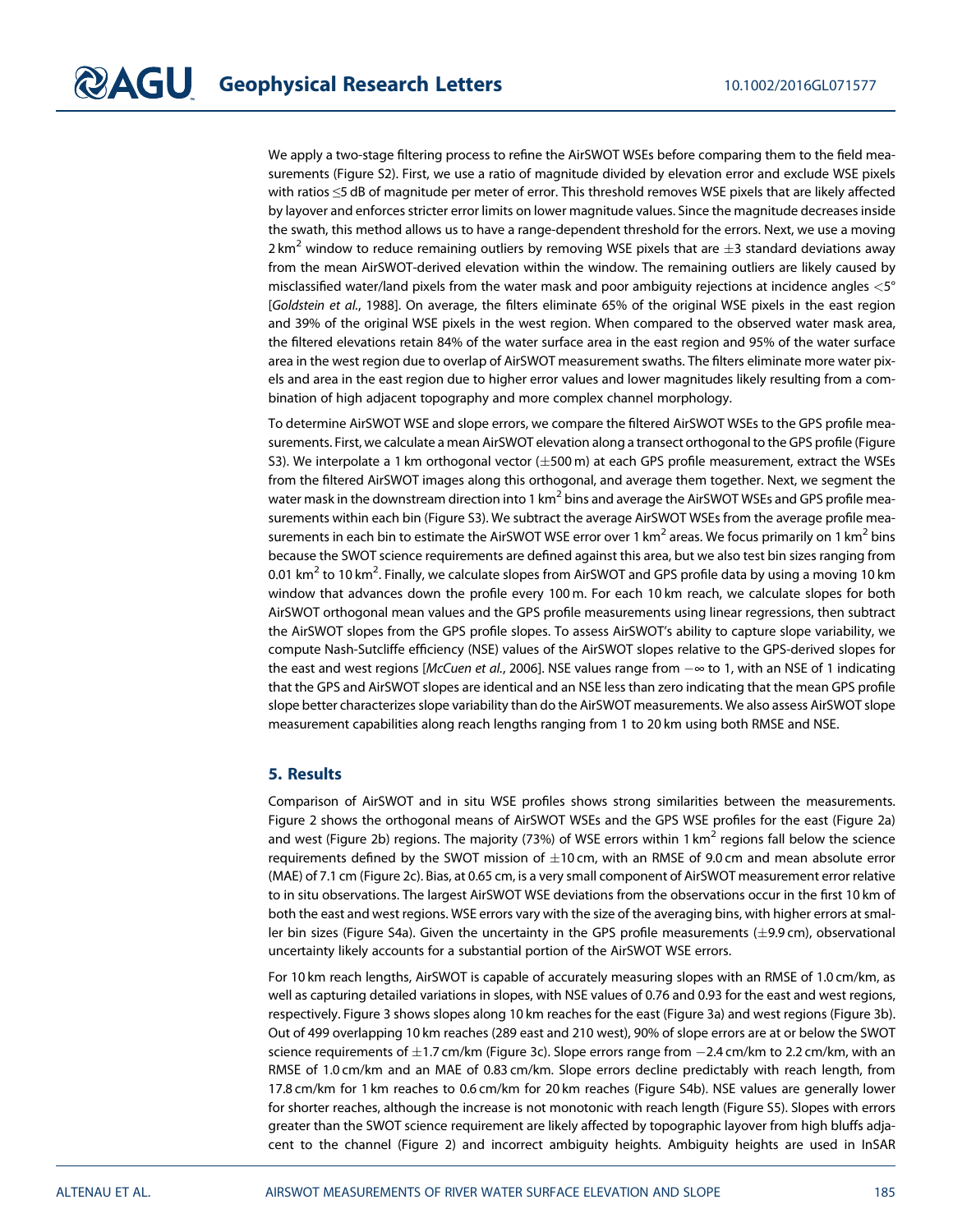## **CAGU** Geophysical Research Letters 10.1002/2016GL071577



Figure 2. WSE profiles derived from GPS (black) and AirSWOT (red) for the (a) east and (b) west regions. Standard deviations (SD) are shown for the AirSWOT WSEs in the grey shaded areas. (c) Differences between GPS WSEs and AirSWOT WSEs averaged over 1 km<sup>2</sup> areas. The blue dashed lines mark the SWOT science requirement for WSE accuracies  $(\pm 10 \text{ cm})$ .

processing to unwrap the interferometric phase, an important step in retrieving the elevations, and are sensitive to areas of high topography as well as aircraft pitch and roll [Rosen et al., 2000]. Therefore, incorrect ambiguity heights may lead to large errors in elevation measurements. Additionally, some portion of the difference between the AirSWOT and GPS profile slopes could be attributable to slope changes that may have occurred between 7 June, when the in situ measurements were collected, and the 9 June AirSWOT flight.

#### 6. Discussion

AirSWOT provides a new, robust method for measuring WSEs and slopes over considerable reach lengths without the need for in situ data. Results indicate that AirSWOT accuracies are high enough to capture decimeter-level variations in WSEs with estimated errors at or below 10 cm when averaged over areas  $\geq$ 0.49 km<sup>2</sup> (Figures 2 and S4a). We observe a mean bias in averaged AirSWOT WSEs of <1 cm without any intercalibration between in situ and AirSWOT measurements. Furthermore, AirSWOT measurements are capable of capturing centimeter-per-kilometerlevel variations in slopes with an RMSE of 1.0 cm/km for 10 km reaches (Figure 3) and an RMSE as low 0.6 cm/ km for 20 km reaches (Figure S4b). There are no previous airborne or satellite missions that like AirSWOT, use short (Ka-band) wavelength radar measurements acquired at low-incidence angles to measure rivers. As a result, while AirSWOT processing is similar to other InSAR methodologies, new procedures for handling the complexities

arising during calibration remain under development and may account for some of the observed error. Despite current processing limitations, AirSWOT provides unprecedented remotely sensed measurements of river WSE and slope even in a challenging river environment like the Tanana.

The impressive details observed by AirSWOT offer new opportunities to explore surface water hydrology. Future studies can use AirSWOT to characterize spatial controls on regional stream hydraulics at comparatively fine spatial and temporal resolutions. SWOT is expressly designed to observe surface water dynamics, but it will have significant gaps in spatial coverage, with 2–10 revisits per 21 day orbit cycle and will only observe rivers wider than 50–100 m [Biancamaria et al., 2016b]. These characteristics limit SWOT observations of surface water fluxes to weekly and monthly timescales, which can miss the peaks and troughs of rapid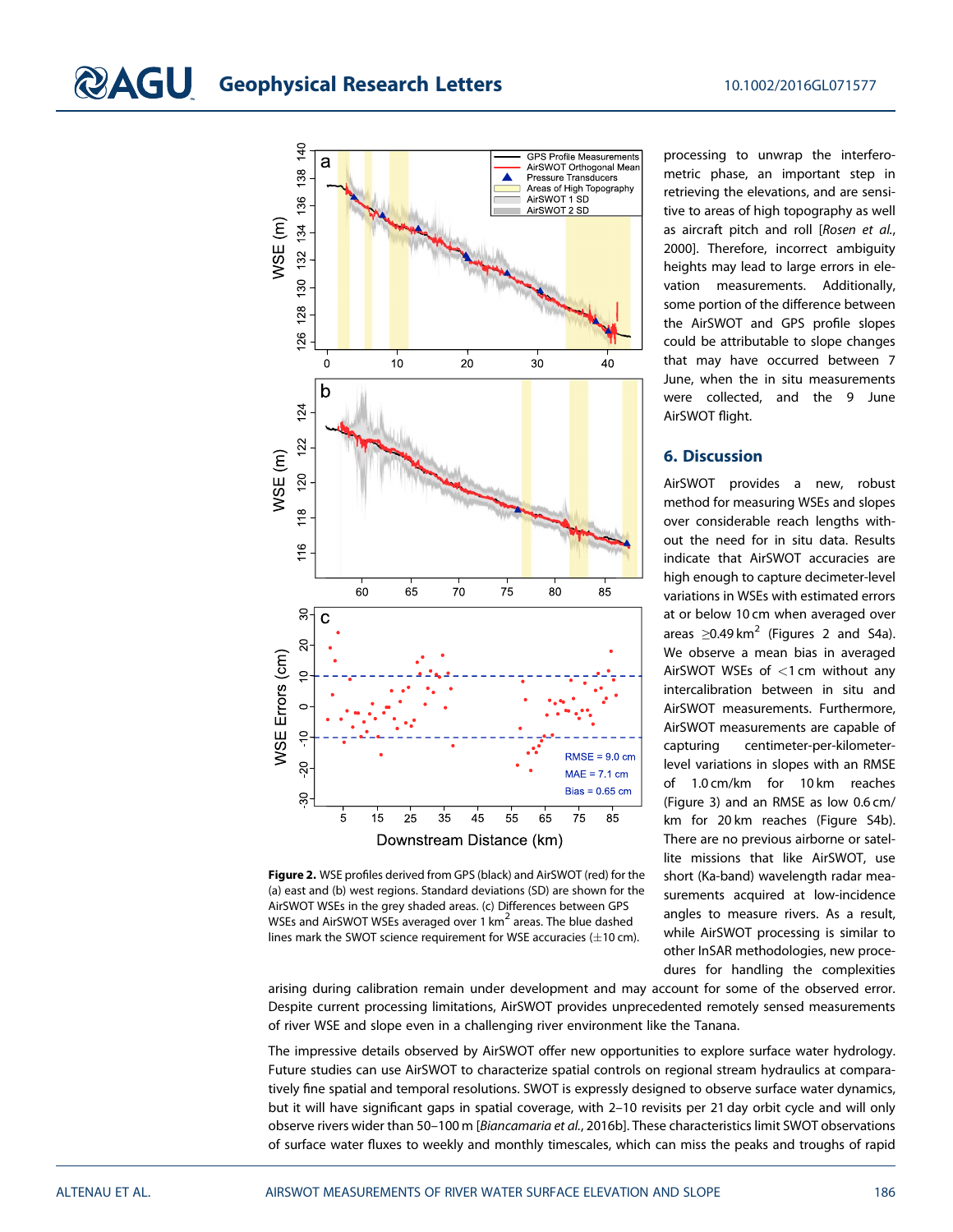#### **QAGU** Geophysical Research Letters 10.1002/2016GL071577





hydrologic events. In contrast, AirSWOT can be tasked to take repeat measurements across hundreds of kilometers of river reaches at hourly or daily timescales. These measurements can be used to observe detailed passages of flood waves and provide estimates of WSE and slope variability between existing in situ gauges or altimeter measurements to help understand spatial controls on river hydraulics [Garambois et al., 2016]. Additionally, AirSWOT's fine spatial resolution (<4 m) allows for better visibility in small river systems that play a nonnegligible role in the water and carbon cycles and are poorly gauged or not observable by satellites [Raymond et al., 2013; Biancamaria et al., 2016a]. AirSWOT measurements can be spatially averaged to get WSE and slope estimates in rivers with widths <50 m. AirSWOT measurements are also valuable for distributed hydrological analysis in highly multidimensional systems, such as braided rivers and deltas, where spatially distributed in situ observations are difficult to attain and tidal effects require fine temporal resolution measurements [Wolski et al., 2006; Schubert et al., 2015].

AirSWOT measurements can be a powerful tool to enhance flood models. Hydrodynamic models suffer from a lack of spatially distributed calibration and validation data and are often constrained by point measurements of WSE from ground campaigns, altimeters, or gauge stations. These data constraints limit the capabilities of models by admitting many "optimal" parameter combinations during calibration [Pappenberger et al., 2005; Hunter et al., 2007; Bates et al., 2013]. Scientists can use AirSWOT measurements to constrain model parameters over long reach distances and to improve understanding of the physical processes controlling the spatial distribution of model parameters [Hall et al., 2005; Warmink et al., 2013]. AirSWOT measure-

ments can also be used to validate models' abilities to reproduce spatial variations in slope across hundreds of kilometers and can be assimilated to improve model accuracies. Additionally, AirSWOT is capable of acquiring measurements in cloudy conditions and can be assigned to take measurements during critical hydraulic events (e. g. after a storm) to capture flood peaks and maximum inundation extents that are often missed by existing satellite sensors [Biancamaria et al., 2016a]. These measurements can enable better model calibration and validation, allowing improved prediction of areas vulnerable to flooding.

Finally, these results support the use of AirSWOT as a future validation instrument for SWOT. The results of this study show that AirSWOT is capable of producing SWOT-quality or better measurements of river WSEs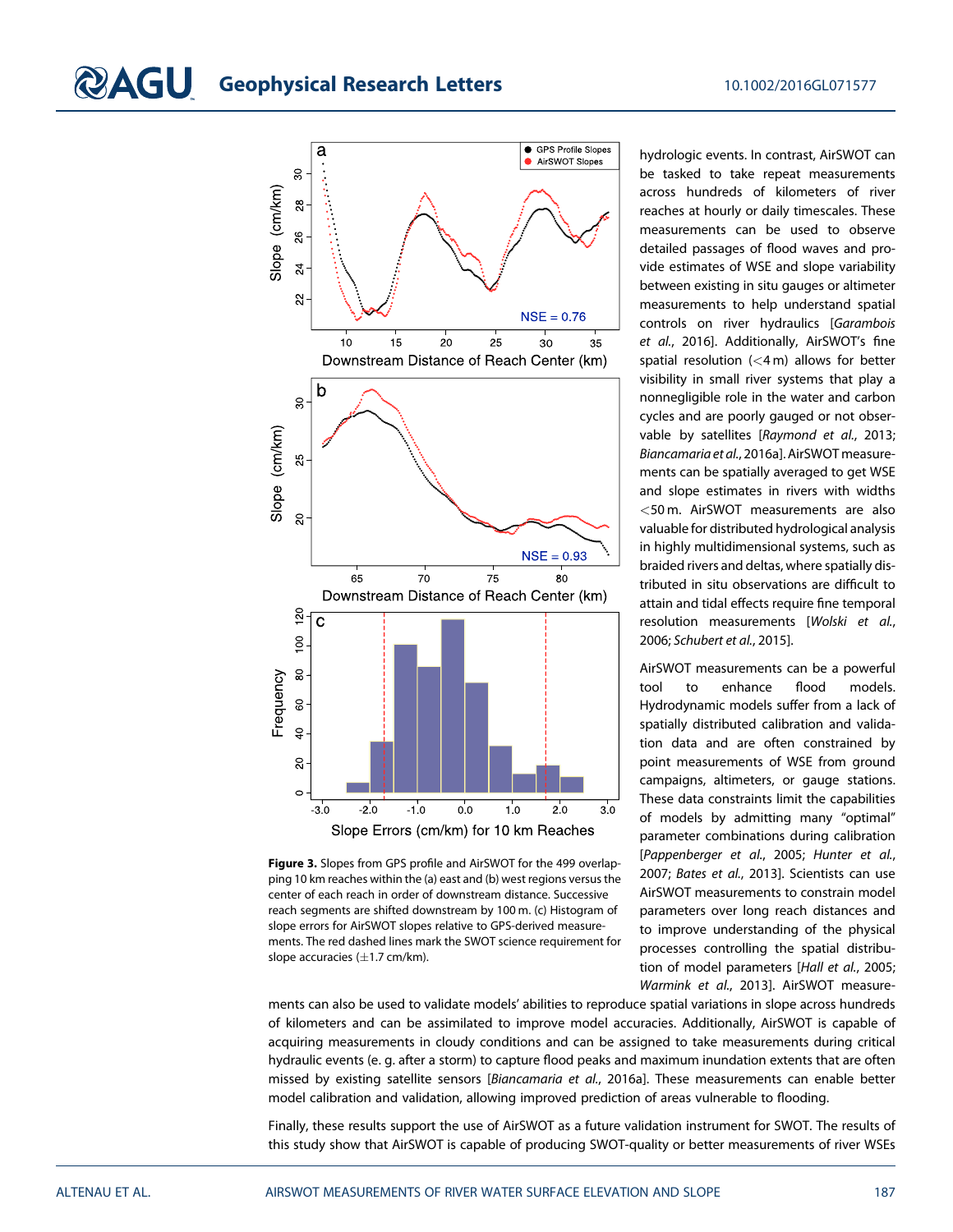and slopes. Considering lower errors are expected at lower incidence angles, these errors are likely to decrease as processing methods advance and AirSWOT data at SWOT-like incidence angles can be included. In addition to SWOT validation, other ongoing projects are using AirSWOT data to help determine the effects on radar returns of specular water surfaces associated with low wind speeds, better quantify the frequency and extent of topographic layover effects, and assess returns from inundated vegetation [Biancamaria et al., 2016b]. The results of this study present the first published demonstration of AirSWOT's ability to accurately measure WSEs and slopes and its promise as a future validation instrument for the SWOT mission. Future work should seek to validate AirSWOT's ability to measure 2-D slopes in floodplain environments, to characterize AirSWOT's accuracy across a variety of river sizes and morphologies, and to understand AirSWOT's abilities to measure WSEs in lakes and wetlands.

#### Acknowledgments

This work was funded by NASA Terrestrial Hydrology Program grant NNX13AD05G, managed by Jared Entin. Field locations and observations of water surface elevation were based on equipment services provided by the UNAVCO Facility with support from the National Science Foundation (NSF) and National Aeronautics and Space Administration (NASA) under NSF Cooperative Agreement EAR-0735156. We thank boat driver S. Demientieff of Fairbanks, who safely drove us all over the Tanana. We acknowledge C. Chen, C. Stringham, G. Sadowy, and the JPL and AFRC AirSWOT teams for collection and processing of the AirSWOT data, and J. Arvesen from Cirrus Digital Systems for processing the CIR imagery. All of the data in the main text are presented in the figures and may be obtained from Elizabeth H. Altenau (e-mail: [ealtenau@unc.edu](mailto:ealtenau@unc.edu)). Additional supporting data are included as Figures S1–S5. We would like to thank Editor M.Bayani Cardenas, Cédric H. David, and an anonymous reviewer who provided comments that helped improve the quality of the manuscript.

#### References

- Alsdorf, D. E., E. Rodríguez, and D. P. Lettenmaier (2007b), Measuring surface water from space, Rev. Geophys., 45, RG2002, doi:[10.1029/](http://doi.org/10.1029/2006RG000197) [2006RG000197.](http://doi.org/10.1029/2006RG000197)
- Alsdorf, D., P. Bates, J. Melack, M. Wilson, and T. Dunne (2007a), Spatial and temporal complexity of the Amazon flood measured from space, Geophys. Res. Lett., 34, L08402, doi[:10.1029/2007GL029447](http://doi.org/10.1029/2007GL029447).
- Bates, P. D. (2012), Integrating remote sensing data with flood inundation models: how far have we got?, Hydrol. Process., 26(16), 2515–2521, doi[:10.1002/hyp.9374](http://doi.org/10.1002/hyp.9374).
- Bates, P. D., F. Pappenberger, and R. J. Romanowicz (2013), Uncertainty in flood inundation modelling, in Applied uncertainty analysis for flood risk management, edited by K. Beven and J. Hall, pp. 232–269 , Imperial College Press, Singapore.
- Bates, P. D., J. C. Neal, D. Alsdorf, and G. J. P. Schumann (2014), Observing global surface water flood dynamics, Surv. Geophys., 35(3), 839–852, doi[:10.1007/s10712-013-9269-4](http://doi.org/10.1007/s10712-013-9269-4).
- Biancamaria, S., F. Frappart, A. S. Leleu, V. Marieu, D. Blumstein, J. D. Desjonquères, F. Boy, A. Sottolichio, and A. Valle-Levinson (2016a), Satellite radar altimetry water elevations performance over a 200 m wide river: Evaluation over the Garonne River, Adv. Space Res., doi[:10.1016/j.asr.2016.10.008](http://doi.org/10.1016/j.asr.2016.10.008).
- Biancamaria, S., D. P. Lettenmaier, and T. M. Pavelsky (2016b), The SWOT mission and its capabilities for land hydrology, Surv. Geophys., 37, 307–337, doi:[10.1007/s10712-015-9346-y](http://doi.org/10.1007/s10712-015-9346-y).
- Brabets, T. P., B. Wang, and R. H. Meade (2000), Environmental and hydrologic overview of the Yukon River Basin, Alaska and Canada, US Dep. Inter. US Geol. Surv.
- Calmant, S., F. Seyler, and J. F. Cretaux (2008), Monitoring continental surface waters by satellite altimetry, Surv. Geophys., 29(4-5), 247–269, doi[:10.1007/s10712-008-9051-1](http://doi.org/10.1007/s10712-008-9051-1).
- Clark, E. A., J. Sheffield, M. T. H. van Vliet, B. Nijssen, and D. P. Lettenmaier (2015), Continental runoff into the oceans (1950–2008), J. Hydrometeorol., 16(4), 1502–1520, doi:[10.1175/JHM-D-14-0183.1](http://doi.org/10.1175/JHM-D-14-0183.1).
- Di Baldassarre, G., and S. Uhlenbrook (2012), Is the current flood of data enough? A treatise on research needs for the improvement of flood modelling, Hydrol. Process., 26(1), 153–158, doi[:10.1002/hyp.8226](http://doi.org/10.1002/hyp.8226).
- Durand, M., et al. (2016), An intercomparison of remote sensing river discharge estimation algorithms from measurements of river height, width, and slope, Water Resour. Res., 52(6), 4527–4549, doi[:10.1002/2015WR018434](http://doi.org/10.1002/2015WR018434).
- Enjolras, V. M., and E. Rodriguez (2009), An assessment of a Ka-band radar interferometer mission accuracy over Eurasian Rivers, IEEE Transactions on Geoscience and Remote Sensing, 47(6), 1752–1765, doi[:10.1109/TGRS.2008.2006370.](http://doi.org/10.1109/TGRS.2008.2006370)
- Famiglietti, J. S., and M. Rodell (2013), Water in the balance, Science, 340(6138), 1300–1301, doi[:10.1126/science.1236460](http://doi.org/10.1126/science.1236460).
- Fjørtoft, R., et al. (2014), KaRIn on SWOT: Characteristics of near-nadir Ka-band interferometric SAR imagery, IEEE Trans. Geosci. Remote Sens., 52(4), 2172–2185, doi[:10.1109/TGRS.2013.2258402.](http://doi.org/10.1109/TGRS.2013.2258402)
- Fu L. L., D. E. Alsdorf, R. Morrow, E. Rodriguez, N. M. Mognard (2012) SWOT: The Surface Water and Ocean Topography mission. JPL Publication 12 05. [Available at http://swot.jpl.nasa.gov/fi[les/swot/SWOT\\_MSD\\_1202012.pdf.](http://swot.jpl.nasa.gov/files/swot/SWOT_MSD_1202012.pdf)]
- Garambois, P. A., S. Calmant, H. Roux, A. Paris, J. Monnier, P. Finaud-Guyot, A. Montazem, and J. Santos da Silva (2016), Hydraulic visibility: using satellite altimetry to parameterize a hydraulic model of an ungauged reach of a braided river, Hydrol. Process., 1–20, doi[:10.1002/](http://doi.org/10.1002/hyp.11033) [hyp.11033.](http://doi.org/10.1002/hyp.11033)
- Goldstein, R. M., H. A. Zebker, and C. L. Werner (1988), Satellite radar interferometry: Two-dimensional phase unwrapping, Radio Sci., 23(4), 713–720, doi:[10.1029/RS023i004p00713.](http://doi.org/10.1029/RS023i004p00713)
- Hall, J. W., S. Tarantola, P. D. Bates, and M. S. Horritt (2005), Distributed sensitivity analysis of flood inundation model calibration, Journal of Hydraulic Engineering, 131(2), 117–126, doi:[10.1061/\(ASCE\)0733-9429\(2005\)131:2\(117\)](http://doi.org/10.1061/(ASCE)0733-9429(2005)131:2(117)).
- Hannah, D. M., S. Demuth, H. A. J. van Lanen, U. Looser, C. Prudhomme, G. Rees, K. Stahl, and L. M. Tallaksen (2011), Large-scale river flow archives: Importance, current status and future needs, Hydrol. Process., 25(7), 1191–1200, doi[:10.1002/hyp.7794](http://doi.org/10.1002/hyp.7794).
- Hunter, N. M., P. D. Bates, M. S. Horritt, and M. D. Wilson (2007), Simple spatially-distributed models for predicting flood inundation: A review, Geomorphology, 90(3–4), 208–225, doi:[10.1016/j.geomorph.2006.10.021.](http://doi.org/10.1016/j.geomorph.2006.10.021)
- Marcus, W. A., and M. A. Fonstad (2008), Optical remote mapping of rivers at sub-meter resolutions and watershed extents, Earth Surf. Process. Landforms, 33(1), 4–24, doi:[10.1002/esp](http://doi.org/10.1002/esp).
- McCuen, R. H., Z. Knight, and A. G. Cutter (2006), Evaluation of the Nash–Sutcliffe efficiency index, J. Hydrol. Eng., 11(6), 597–602, doi[:10.1061/](http://doi.org/10.1061/(ASCE)1084-0699(2006)11:6(597)) [\(ASCE\)1084-0699\(2006\)11:6\(597\)](http://doi.org/10.1061/(ASCE)1084-0699(2006)11:6(597)).
- McFeeters, S. K. (1996), The use of the normalized difference water index (NDWI) in the delineation of open water features, Int. J. Remote Sens., 17(7), 1425–1432, doi:[10.1080/01431169608948714.](http://doi.org/10.1080/01431169608948714)
- Moller, D., E. Rodriguez, J. Carswell, and D. Esteban-Fernandez (2011), AirSWOT—A calibration/validation platform for the SWOT mission, in Proc. Interntational Geoscience and Remote Sensing Symposium, Vancouver, Canada.
- O'Loughlin, F. E., J. Neal, D. Yamazaki, and P. D. Bates (2016), ICESat-derived inland water surface spot heights, Water Resour. Res., 52(4), 3276–3284, doi:[10.1002/2014WR015716](http://doi.org/10.1002/2014WR015716).
- O'Loughlin, F., M. A. Trigg, G. J. P. Schumann, and P. D. Bates (2013), Hydraulic characterization of the middle reach of the Congo River, Water Resour. Res., 49(8), 5059–5070, doi:[10.1002/wrcr.20398.](http://doi.org/10.1002/wrcr.20398)